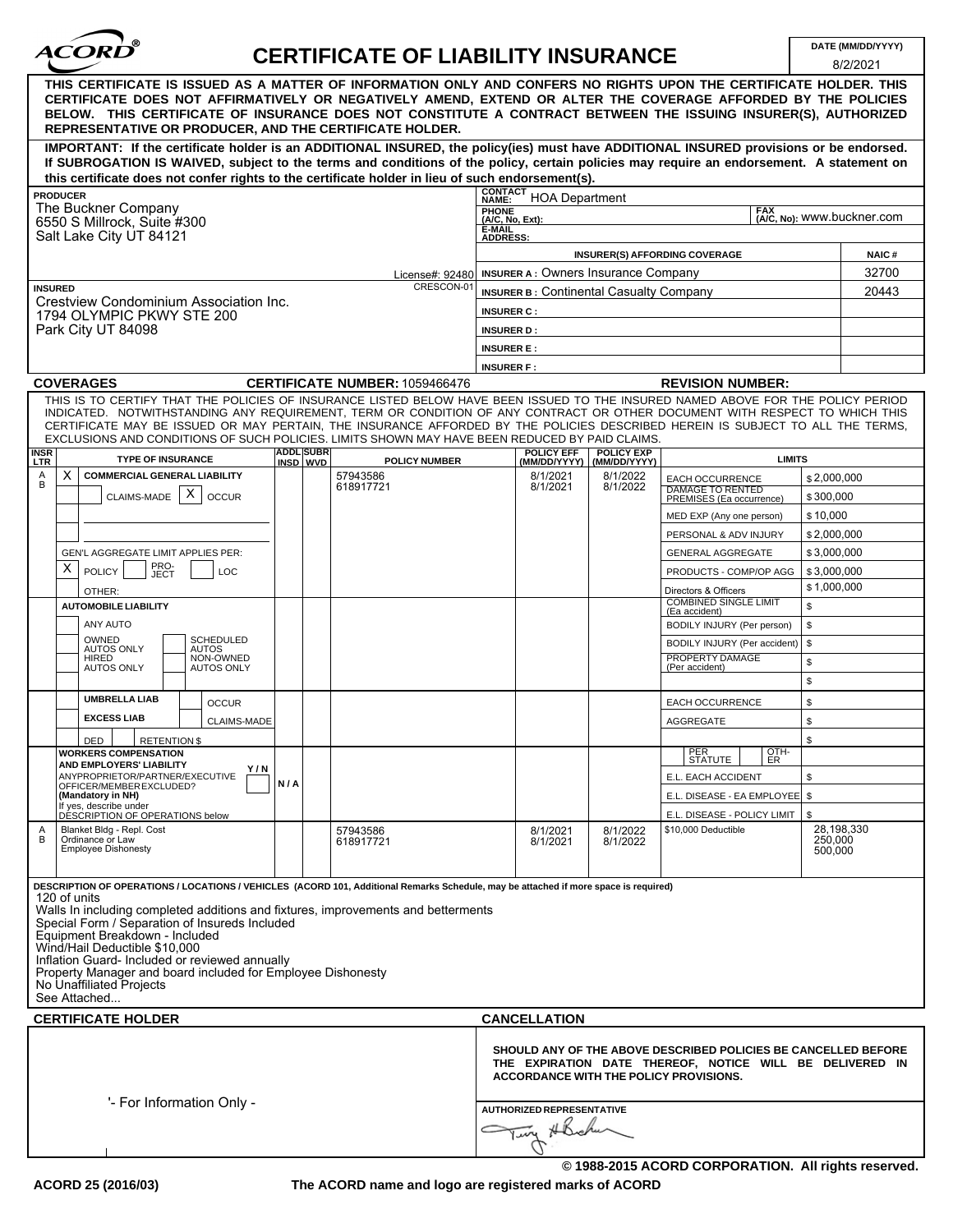**AGENCY CUSTOMER ID:** CRESCON-01

**LOC #:**

| ൫<br><i><b>ACORD</b></i> |
|--------------------------|
|                          |

## **ADDITIONAL REMARKS SCHEDULE Page of**

Page  $1$  of  $1$ 

| <b>AGENCY</b><br>The Buckner Company | <b>NAMED INSURED</b><br>Crestview Condominium Association Inc.<br>1794 OLYMPIC PKWY STE 200 |                        |  |  |  |
|--------------------------------------|---------------------------------------------------------------------------------------------|------------------------|--|--|--|
| <b>POLICY NUMBER</b>                 | Park City UT 84098                                                                          |                        |  |  |  |
|                                      |                                                                                             |                        |  |  |  |
| <b>CARRIER</b>                       | <b>NAIC CODE</b>                                                                            |                        |  |  |  |
|                                      |                                                                                             | <b>EFFECTIVE DATE:</b> |  |  |  |

#### **ADDITIONAL REMARKS**

#### **THIS ADDITIONAL REMARKS FORM IS A SCHEDULE TO ACORD FORM,**

**FORM NUMBER:** \_\_\_25 \_\_\_ FORM TITLE: <u>CERTIFICATE OF LIABILITY INSURANCE</u>

Standard Cancellation Provisions to the insured apply (10/30)

Coverage Noted is for Units located with in the Parkside at Crestview Condominium Association Inc. Only